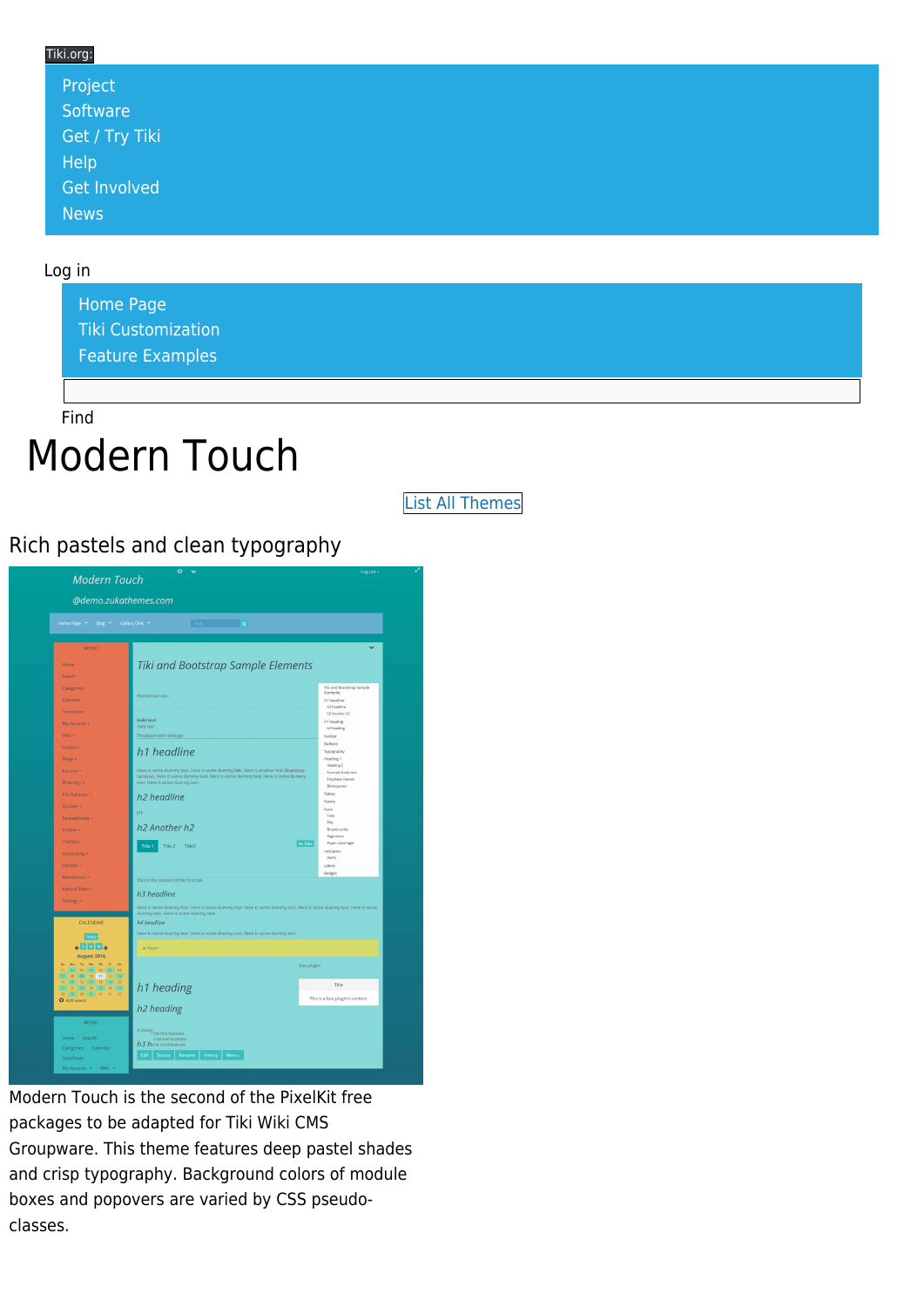#### Installation

When the theme archive is expanded, a directory (folder) will be made that contains all the theme files in their necessary subdirectories. Install the theme by transferring this directory to the Tiki site's "themes" directory. After refreshing the site's Look and Feel admin page, the theme name will appear in the theme selector, and can be selected. (Note: The theme name and directory start with uppercase letters so the theme may be out of order in the list of themes.)

#### Fonts

This theme uses a webfont that is retrieved from Google Fonts. If the Tiki site doesn't have access to the Internet, or if there is some reason it shouldn't make the request for the font, then local storage of the font should be implemented, or an alternative font used.

# What files are included

This theme includes some of the files of the original PixelKit free package (some image files and edited versions of some Less files). For users familiar with the Less CSS pre-processor, the contents of the less directory in this package can be checked to find what files are used in the compiling of the final CSS style sheet.

If disk space or file count is an issue at the server, the Less directory and files and the empty font and icon directories don't need to be uploaded/copied to the server.

## What the theme covers

The Tiki implementation of this theme includes color palette and typographical treatment and the most commonly used elements in the original PixelKit page elements such as navbars and buttons, but not all objects. Sliders, rotary dials and ribbons, etc. aren't yet implemented.

## Theme modification

The style sheet of this Tiki theme is compiled from Less files. For a particular site, the theme can be